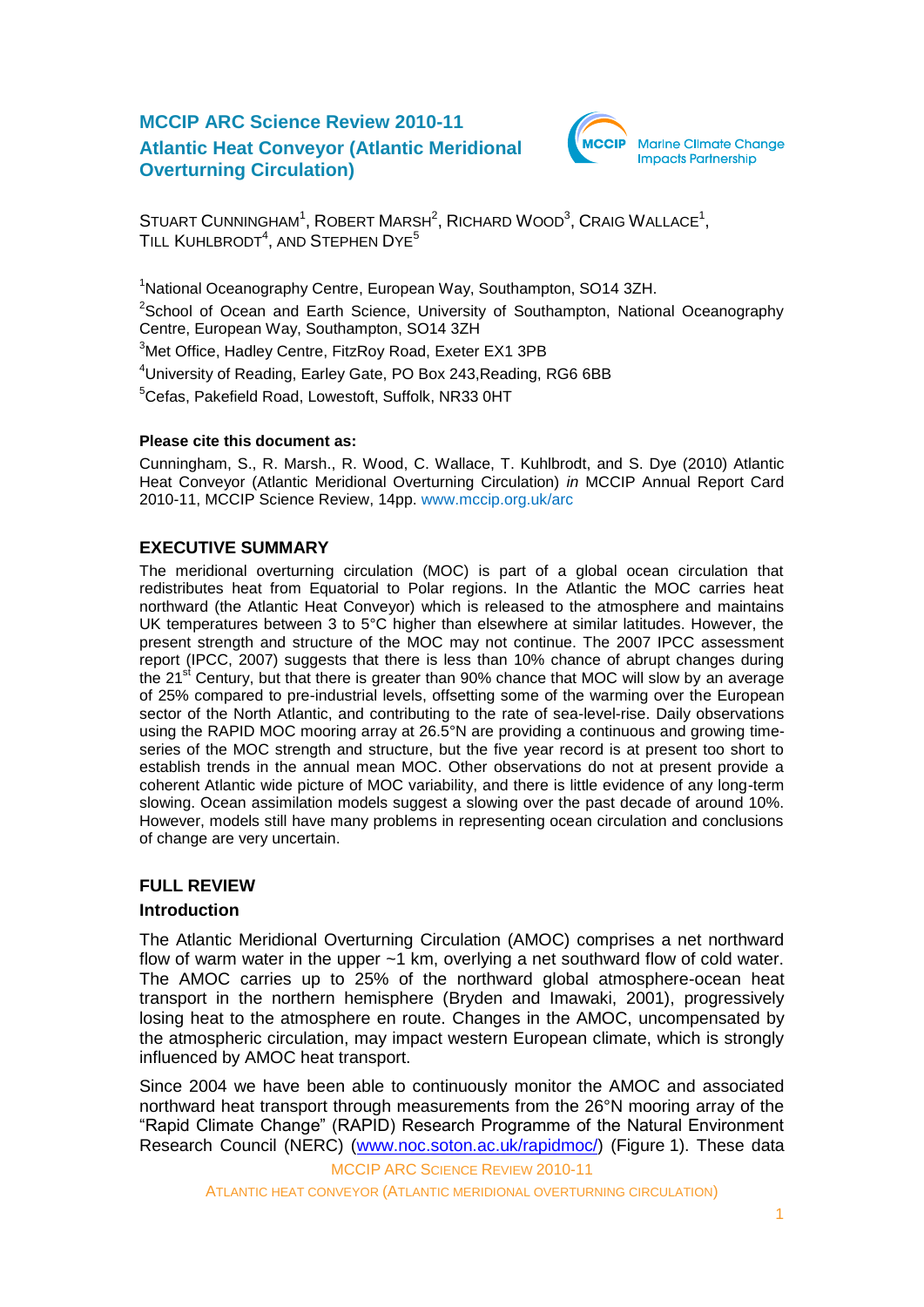reveal energetic short-term variability (Cunningham *et al.*, 2007), but we cannot yet identify slower (decadal) variability or trends in the AMOC because the timeseries is only half a decade long.



*Figure 1: Twice daily time series of Florida Straits transport (blue), Ekman transport (black), upper midocean transport (magenta) and reconstructed AMOC transport (red). Transports in Sv, positive*  northward (1 Sv = 10<sup>6</sup> m<sup>3</sup>s<sup>-1</sup>). Florida Straits transport is based on electromagnetic cable measurements. *Ekman transport is based on QuikScat winds. The upper mid-ocean transport is the vertical integral of the transport per unit depth down to 1100 m. Overturning transport is the sum of Florida Straits, Ekman and upper mid-ocean transport (Cunningham et al., 2007). The mean ± standard deviation of Gulf Stream, Ekman, upper-mid ocean and overturning transports are 31.7±2.8 Sv, 3.5±3.4 Sv, -16.6±3.2 Sv and 18.5±4.9 Sv respectively. These data products (and several other relevant quantities) and the gridded files used in their computation are freely available without restriction at [www.noc.soton.ac.uk/rapidmoc.](http://www.noc.soton.ac.uk/rapidmoc/) All calibrated instrument records may be obtained from [www.bodc.ac.uk.](http://www.bodc.ac.uk/) We encourage download and analysis of the data.*

Climate model predictions suggest that the AMOC could slow by up to 30% over the coming decades (Figure 2) in response to rising atmospheric CO<sub>2</sub> levels (Gregory *et al.,* 2005). The relationship between AMOC strength (as measured as a volume flux) and northward heat transport is strong, with studies demonstrating that most variability in the former can be related to changes in the latter, for a given location (e.g. Wen *et al.*, 2010; Dong *et al.*, 2009; Baehr *et al.*, 2007). Therefore, a change in AMOC strength is not only expected to exacerbate sea-level rise in the North Atlantic (Yin, *et al.*, 2009), but also impact climate at the global scale via teleconnections (Vellinga and Wood, 2007). Kuhlbrodt, *et al.*, 2009 recently undertook an integrated assessment of the risks associated with a major reduction of the AMOC.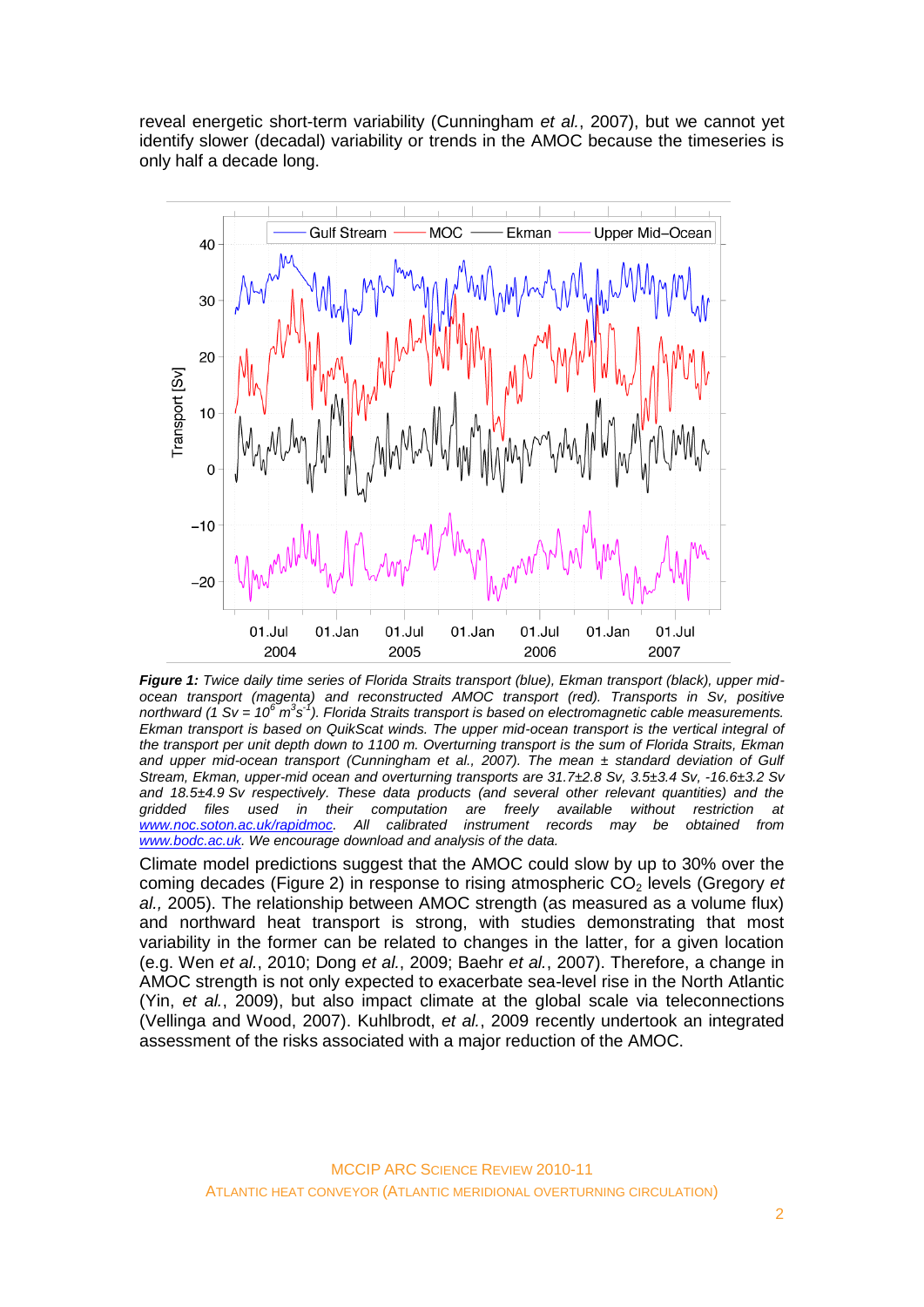

*Figure 2: Evolution of the Atlantic meridional overturning circulation (AMOC) at 30°N in simulations with the suite of comprehensive coupled climate models from 1850 to 2100 using 20th Century Climate in Coupled Models (20C3M) simulations for 1850 to 1999 (axis begins at 1900) and the SRES A1B emissions scenario for 1999 to 2100. Some of the models continue the integration to year 2200 with the*  forcing held constant at the values of year 2100. Observational estimate of the mean AMOC and its *variability observed at 26.5°N for 3.5 years from 1st April 2004 (black bar). The mean AMOC for this period is 18.5 Sv with a standard deviation of ±4.9 Sv (for twice daily values). Three simulations show a steady or rapid slow down of the AMOC that is unrelated to the forcing; a few others have late-20th century simulated values that are inconsistent with observational estimates. Of the model simulations consistent with the late-20th century observational estimates, none shows an increase in the AMOC during the 21st century; reductions range from indistinguishable within the simulated natural variability to over 50% relative to the 1960 to 1990 mean. Adapted from IPCC, 2007.*

### **1. What is already happening?**

#### **What do observations tell us about the changing AMOC?**

*Observation-based estimates of the AMOC*

The AMOC can be estimated from hydrographic measurements on basin-wide, fulldepth sections. Estimates of AMOC intensity at 26°N (Bryden, *et al.*, 2005) from five hydrographic sections between 1957 and 2004 suggest a slowing of the AMOC of 6 Sv, with a change of 4 Sv from 1992 to 2004. Snapshot estimates of the AMOC from hydrographic sections alias ocean variability (Ganachaud, 2003), and for single section analysis an error of around 6 Sv is considered appropriate. The slowing inferred by Bryden *et al.* (2005) is within this error but was accompanied by water mass property changes that they argued are consistent with a slowing of the AMOC. Using CTD stations and mooring observations near the western boundary taken between 1980 and 2004, Longworth, 2007 estimates a long-term decrease in the AMOC over this period of about 2 Sv. Lherminier, *et al.*, 2007report a 2 Sv slowing of the AMOC in the northeast Atlantic from hydrographic sections in 1997 and 2002. In contrast Lumpkin, *et al.*, 2008 do not find a change in the AMOC at 48°N from five hydrographic sections taken between 1993 and 2000.

MCCIP ARC SCIENCE REVIEW 2010-11 Continuous monitoring of the AMOC at 26.5°N began in April 2004 with the installation of a transatlantic mooring array, designed as a pre-operational monitoring system to replace expensive and rare hydrographic sections (Cunningham, *et al.*, 2007, Kanzow, *et al.*, 2007). The annual mean AMOC from April 2004 was 18.7 Sv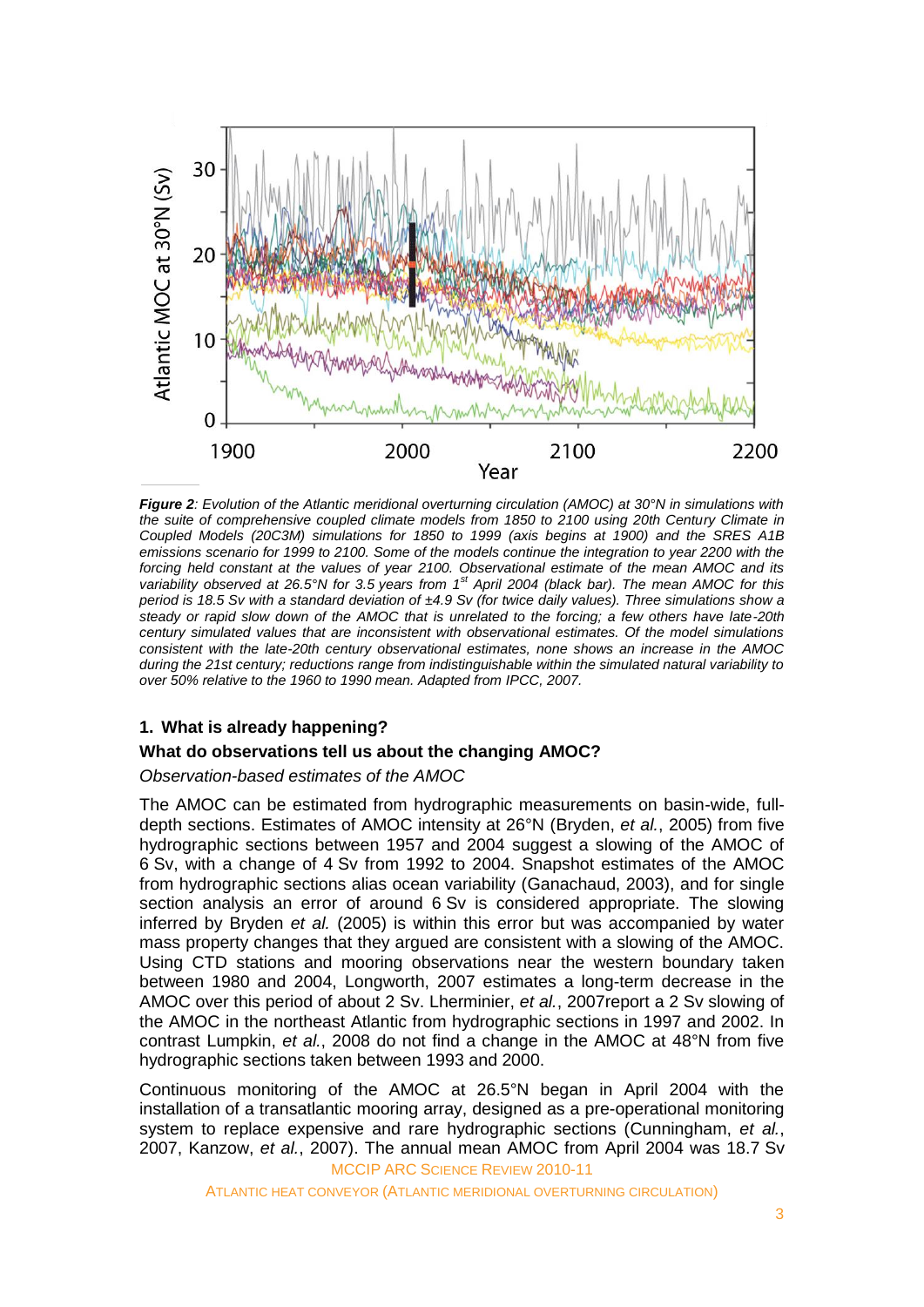with a standard deviation of 5.6 Sv (Figure 1). Data recovered since 2007 are presently being analysed and will be published in course to extend the series to the present day. The array effectively monitors the annual mean AMOC with an accuracy of 1.5 Sv, so any secular trend in the coming decades can be measured against the 2004-2005 baseline.

#### *Observations of associated oceanographic processes and impacts*

Long-term salinity trends may be a key indicator of AMOC change (Wu, *et al.*, 2004). Peterson, *et al.*, 2006 summarize the processes responsible for Arctic and northern North Atlantic freshening over several decades (to the early new millennium), while Holliday, *et al.*, 2008 report a recent reversal of this freshening trend (since around 2000) in northeast Atlantic and the Nordic Seas. Over the same period, overflow transports have not notably changed. Olsen, *et al.*, 2008 show that overflow across the Greenland-Scotland Ridge has been rather stable over the period 1948-2005. Generally, the flux of the deep western boundary current (DWBC) as measured by current meter arrays is found to be steady (Schott, *et al.*, 2006). An exception is off Cape Farewell, Greenland, where the boundary current may show some decadal variability (Bacon and Saunders, 2009).

Convective activity in the Labrador Sea may have just undergone an important change. Yashayaev and Loder, 2009 and Våge, *et al.*, 2008 report recent resumption of deep convection in Labrador Sea, in winter 2007/08, after more than a decade of suppressed convection. Changes in the properties of water exported from the Labrador Sea are readily identified propagating downstream in the boundary currents (Curry, *et al.*, 1998), suggesting a direct link with the evolution of the AMOC.

Recently, direct association of the AMOC with thermohaline forcing has motivated reconstructions that are based on surface heat and freshwater fluxes alone. By this approach, the AMOC is inferred to have weakened from the 1990s to the early 2000s, by ~3 Sv (Grist, *et al.*, 2009; Josey, *et al.*, 2009).

At present, the utility of these observations is limited to understanding local changes. A broader physical understanding of AMOC variability may be attained once we can reliably assimilate these disparate observations into ocean models. However, even our highest resolution ocean models are in some respects rather flawed, particularly in the representation of overflows (Saunders and Cunningham, 2008), to such an extent that assimilation may not yet add much value at high latitudes and in the deep ocean.

#### *Proxies for past changes in the AMOC*

Broecker and Denton, 1989 originally proposed that sudden changes in the AMOC caused past abrupt climate change in the Atlantic sector, in the form of the ―Dansgaard-Oeschger‖ cycles that are a prevalent feature of glacial climate. Although the phenomenon of rapid AMOC collapse/recovery in the glacial past has since received much attention (McManus, *et al.*, 2004, Schmittner, 2005), an alternative view of abrupt climate change invokes interplay between ice sheets and the atmospheric circulation that subsequently impacts the AMOC (Wunsch, 2006).

These three classes of observations provide us with a wide range of information on changes in the AMOC, but little consensus on what has been happening in the past, both recent and distant.

#### **What do models tell us about the changing AMOC?**

Past AMOC changes and future projections have been addressed with a range of models and methodologies.

> MCCIP ARC SCIENCE REVIEW 2010-11 ATLANTIC HEAT CONVEYOR (ATLANTIC MERIDIONAL OVERTURNING CIRCULATION)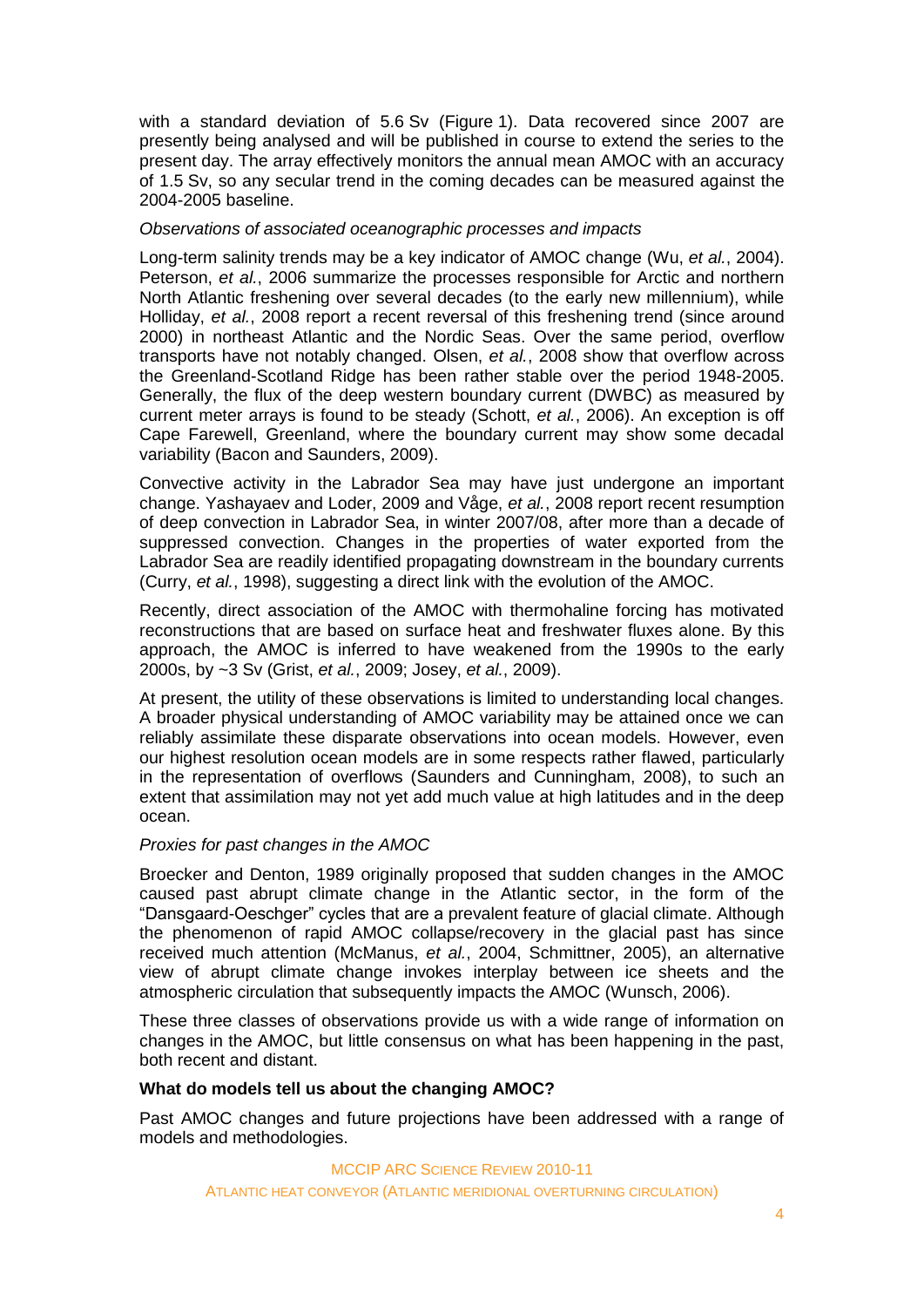#### *Assimilation of observations in ocean model hindcasts*

In ocean models of relatively coarse horizontal resolution  $(-1)$ , a range of techniques have been developed for the assimilation of observations. Results from the "Estimating the Circulation & Climate of the Ocean" (ECCO) project (see http://www.ecco-group.org/index.htm), indicate the AMOC slowed between 1993 and 2004, at the rate of  $0.19 \pm 0.05$  Sv/yr (Wunsch and Heimbach, 2006). Based on an alternative data assimilation system, ECMWF operational reanalysis, Balmasada, *et*   $al.$  2007 find decadal anomalies of around  $\pm 4$  Sv and a decline by 6-8 Sv from the mid 1990s to 2006. A German project, GECCO Köhl and Stammer, 2007 has a fairly steady increase of the AMOC, by ~4 Sv, from the 1960s to the mid-1990s, followed by a short period of decline that may be part of a longer decadal variation.

#### *High-resolution ocean model hindcasts*

Eddy-permitting and eddy-resolving simulations  $(-1/4)$  are more typically forced with realistic atmospheric boundary conditions, so drifts are more likely, but the drifts can be separately diagnosed (Marsh, *et al.*, 2005). Based on the eddy-permitting Ocean Circulation & Climate Advanced Model (OCCAM), Marsh, *et al.*, 2008 find little change of the AMOC over 1985-2004, but a clear step change in northward heat transport around 1997/98 associated with extensive warming of the mid-latitude North Atlantic in the late 1990s. Using an eddy-permitting ocean model based on the new NEMO framework, with higher resolution (1/10°) in the key region around southern Africa, Biastoch, *et al.*, 2008 establish a subtle influence of the Indian Ocean on decadal variability of the North Atlantic MOC, over 1958-2001.

More generally Marsh, *et al.*, 2009 emphasize the influence on hindcast AMOC changes of horizontal resolution, between eddy-permitting and eddy-resolving (1/4° and 1/12°, globally). Largest differences between both mean structure and temporal variability of the AMOC arise in mid-latitudes, where ocean eddies are most energetic. By comparison with observations, they conclude that the eddy-resolving version of OCCAM provides a more realistic AMOC hindcast. The latest comparison of model and observations is presented in Figure 3, which shows AMOC strength at 26°N in the 1/12° OCCAM model alongside the published estimates of the AMOC in 1992, 1998 and 2004 (Bryden, *et al.*, 2005) and the first 3.5 years of RAPID array estimates [\(http://www.noc.soton.ac.uk/rapidmoc/\)](http://www.noc.soton.ac.uk/rapidmoc/).

The RAPID-estimated AMOC exceeds that in OCCAM during summer, but variability is similar in both model and observations. The longer OCCAM time series (1988- 2006) provides an opportunity to place earlier one-time AMOC estimates in the context of variability on a range of timescales. Baehr, *et al.*, 2009 also find a close correspondence between the observed and modeled AMOC variability for the ECHAM5/MPI-OM coupled model (and the ECCO-GODAE state estimation). This is encouraging in the context of estimating natural variability in climate simulations and for detecting changes in the AMOC.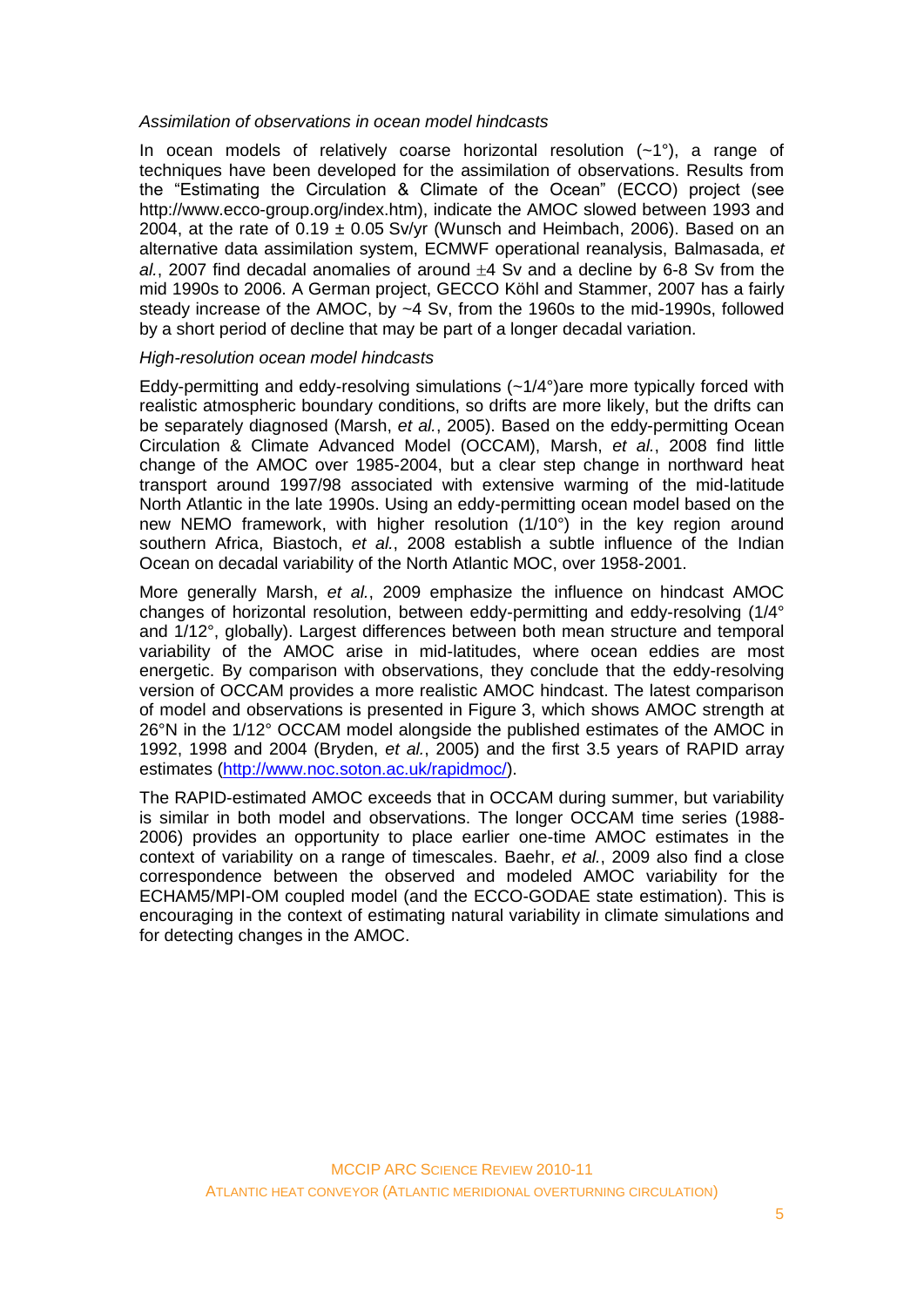

*Figure 3. Time series of 5-daily AMOC strength at 26°N in the 1/12° OCCAM model, 1988-2006 (black line, as Marsh et al., 2009), alongside published estimates of the AMOC in 1992, 1998 and 2004, with published error bars (Bryden, et al., 2005), and RAPID array estimates twice daily from 2 April 2004 to 1 October 2007 (red line, [www.noc.soton.ac.uk/rapidmoc\)](http://www.noc.soton.ac.uk/rapidmoc).*

*Climate models and the AMOC influence on climate*

Climate models can provide insights on the mechanisms that cause AMOC variability. Links between climate variability and AMOC changes in coupled climate models have been sought since evidence for decadal oscillations first emerged in the early 1990s (Delworth, *et al.*, 1993). While it has been argued that the AMOC, associated heat transport, and variability thereof, may actually have rather little influence on European climate (Seager, *et al.*, 2002), the consensus is that AMOC variability does influence climate through associated slow variations in sea surface temperature (SST).

Latif, *et al.*, 2004 established empirical relationships between north-south SST gradients and AMOC strength in climate models, on decadal timescales. Latif, *et al.*, 2006a these relationships to SST observations, concluding that the AMOC has increased since the 1980s, in association with a positive phase of the Atlantic Multidecadal Oscillation (AMO). The AMO, and by implication the underlying AMOC variability, is believed to exert considerable influence on Atlantic sector climate (Knight, 2005, Hetzinger, 2008). However, attribution of recent climate variability to AMOC changes is still at a very early stage. The detection of a possible anthropogenic influence on the AMOC has also been investigated with climate models (e.g., Vellinga and Wood, 2004; Baehr, *et al.*, 2007). Such studies provide further justification for long-term monitoring, as an anthropogenic trend may only be detected after at least a decade of continuous observations.

#### *AMOC predictability and decadal forecasting with climate models*

Following from Griffies and Bryan, 1997, extensive research on decadal predictability of the AMOC has established that, under some circumstances, the AMOC may be predictable up to a decade ahead (see review by Latif, *et al.*, 2006b). Two different systems have so far been developed for decadal climate forecasting (Smith, *et al.*, 2007 Keenlyside, *et al.*, 2008). However, while Smith, *et al.*, 2007 show that more accurate depiction of internal variability in the global ocean (through assimilation) significantly improves the prediction of global-mean temperature in decadal climate hindcasts, this is paradoxically not the case in the North Atlantic.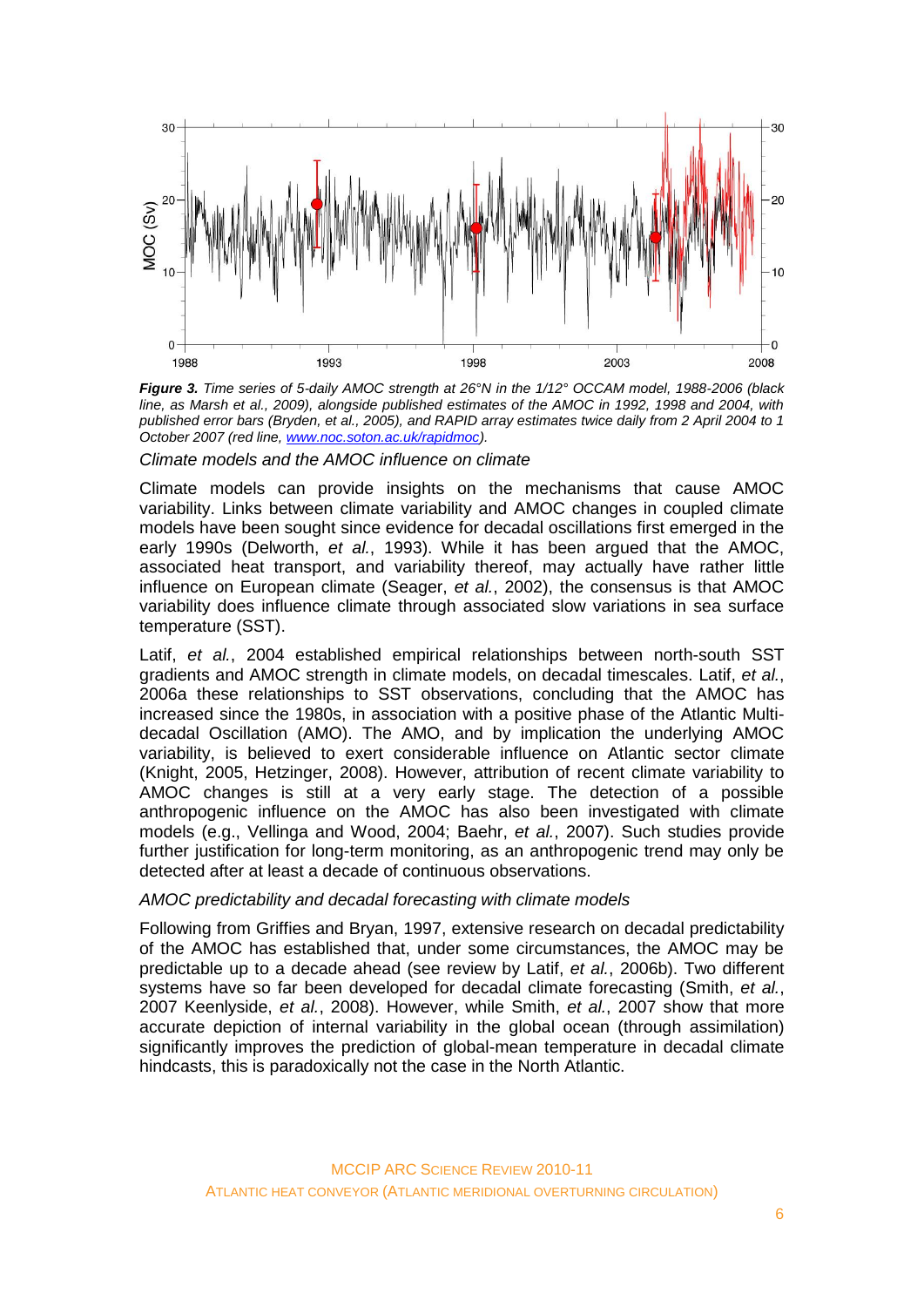An overall conclusion is that models do not yet provide us with a consensus on recent change in the AMOC. In the specific case of ocean models, differences may be associated with choice of:

- model type (in particular, the vertical coordinate)
- $\bullet$ resolution (non eddy-permitting, eddy-permitting, eddy-resolving)
- parameters and parameterizations (diapycnal mixing, eddies, overflows)  $\bullet$
- experimental design (with or without assimilation)
- boundary conditions (surface, lateral)  $\bullet$

#### **2. What could happen in the future?**

Recent projections, using a new generation of climate models, support the assessment presented in UKCIP02 and suggest that the MOC will weaken gradually in response to increasing levels of greenhouse gases (Figure 2). The models examined in the IPCC AR4, excluding those with a poor simulation of the present day MOC, suggest reductions of between 0 and 50% in the MOC by 2100, under the SRES A1B (UKCP09 Medium) emissions scenario. An ensemble of HadCM3-based coupled models, similar to the one used to generate the UKCP09 probabilistic projections, shows a slightly narrower range of weakening under an idealised scenario of  $CO<sub>2</sub>$  increase (Figure 4). The effects of the gradually weakening MOC on UK climate are included in the UKCP09 climate projections. No comprehensive climate model, when forced with one of the SRES emissions scenarios, produces a complete or abrupt MOC shutdown in the 21st century, consistent with the models shown in Figure 4. However models in general do not allow for the possibility of increased fresh water supply due to rapid ice flow from the Greenland ice sheet, which has been observed in recent years; such extra fresh water could result in further MOC weakening.

The simulations of rapid MOC changes that have been seen generally come from less complex climate models; such models are computationally cheaper and so the range of possible behaviours can be explored more fully than with the comprehensive climate models used in UKCP09, but, being simpler, the models may omit key processes affecting the stability of the MOC. Assessing the evidence overall, the IPCC AR4 concludes that it is very likely (>90% chance) that the MOC will weaken gradually over the 21st century in response to increasing greenhouse gases, but very unlikely (<10% chance) that an abrupt MOC change will occur in that time. Longer term changes cannot be assessed with confidence at this stage. The effects of any rapid MOC changes (beyond the expected gradual weakening seen in most climate model simulations) would be superimposed on any manmade global climate change that had already taken place. Some of the MOC effects, for example any cooling over the UK, would oppose those due to man. Others, however, would reinforce the global man-made signal — for example additional summer drying, and sea level rise reinforcing that due to thermal expansion.

The figures derived from hypothetical MOC shutdown experiments such as those discussed above show that an MOC shutdown, while very unlikely, could produce climatic effects as large as, or larger than, the effects of increasing greenhouse gases. Thus research to improve our understanding of the probability of such events, and to improve the prospects for early warning, continues to be a priority. Recent developments in both models and observations have improved our fundamental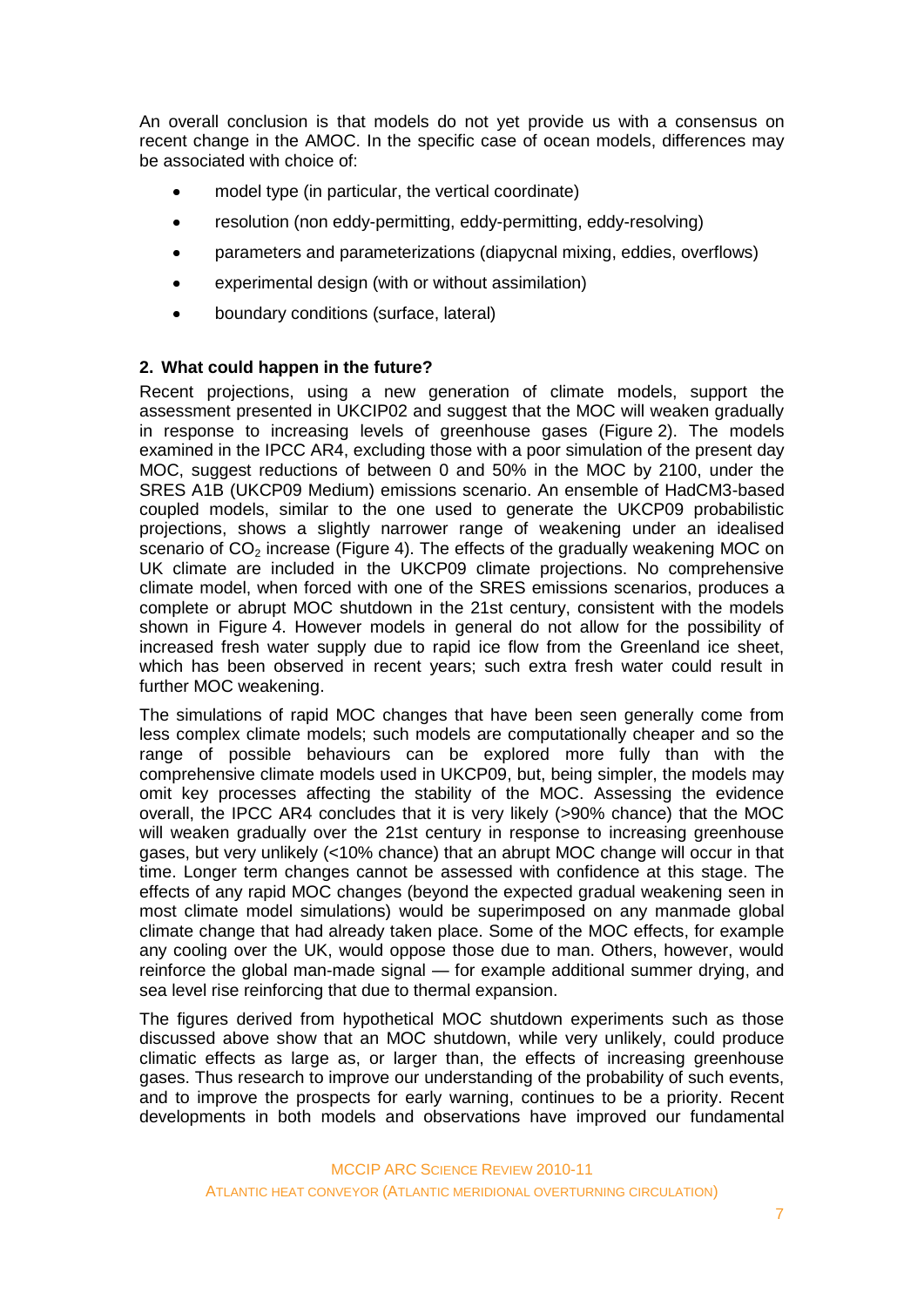understanding of what controls the MOC, and in time this can be expected to narrow the uncertainty over the future of the MOC.



*Figure 4: Model simulations of the change in MOC strength under an idealised 1%-perannum increase of CO<sup>2</sup> concentrations. Twenty-two simulations are shown, from a HadCM3-based perturbed physics ensemble similar to the one used to generate the UKCP09 projections. MOC change is expressed as a percentage of its value in the corresponding control run. (Courtesy M. Vellinga.)*

## **3. Confidence in the science**

*What is already happening:* **Medium**







Our confidence in answering the question 'What is happening now?' has risen, since the 2007-2008 ARC, given the extended length of the RAPID 26°N mooring time series. In fact, confidence in what is happening in the immediate time frame (say the

MCCIP ARC SCIENCE REVIEW 2010-11 ATLANTIC HEAT CONVEYOR (ATLANTIC MERIDIONAL OVERTURNING CIRCULATION)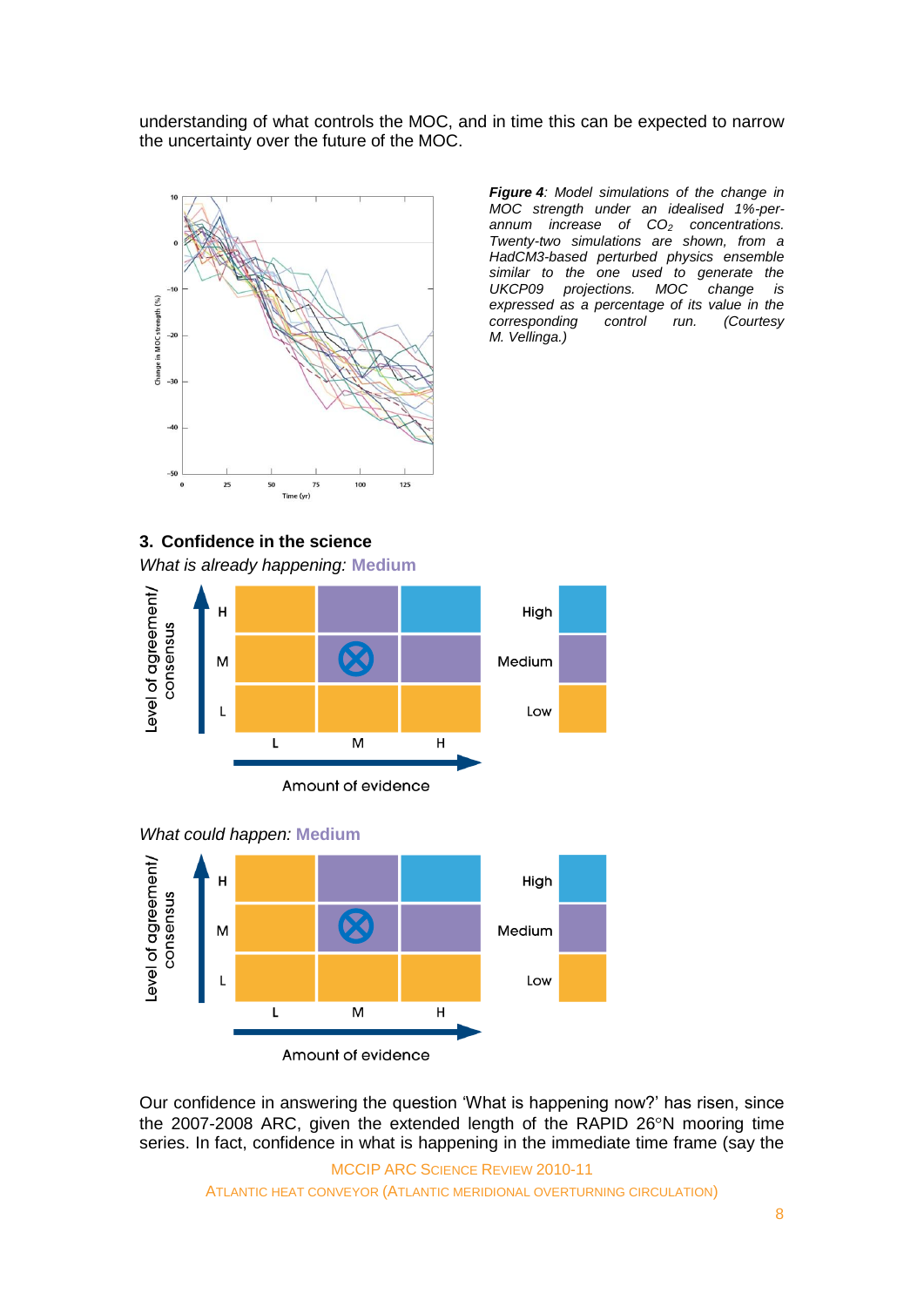last year or so) is actually high, given the accuracy of the monitoring approach. However, we have assessed here the confidence in what is happening to the longerterm (i.e. decadal) trend, which is of most relevance to society with respect to potential AMOC slowdown, and any possible climatic impacts. Recent projections of future AMOC strength show a consensus of agreement between climate models regarding the sign of change to the AMOC this century. A slow down of between 0 and 50% is considered very likely (>90% chance) by 2100.

## **4. Knowledge gaps**

The top priority knowledge gaps that need to be addressed in the short term to provide better advice to be given to policy makers are:

*1. Ocean Observations and Monitoring:* Fundamentally we require a set of benchmark observations of the AMOC that can provide the necessary full depth, continent-to-continent dynamical constraints at different latitudes throughout the Atlantic for verifying assimilations, coupled climate model hindcasts and for ocean initialization for climate forecasts (Figure 5) (Cunningham *et al.*, 2009).



*Figure 5: Observational programs presently measuring components of the AMOC, and proposed meridional het flux and AMOC basin-wide, full depth arrays (black dashed).*

- *2. Ocean Models and Past Reconstruction.* Ocean models should be increasingly used to gain a better understanding of past AMOC changes and the present state of the AMOC. In the near future, we can expect further simulation and analysis with eddy-resolving ocean models that achieve ever more realistic pathways, vertical structure and properties (Hecht and Smith, 2009). However, the modeling community must strive to improve key details of model AMOC (e.g., depth of NADW outflow, see Saunders and Cunningham, 2008).
- *3. Climate Models and Decadal Forecasting.* Following the pioneering work of Smith *et al.*, 2007 and Keenlyside *et al.*, 2008, further development of decadal climate forecasting should:

MCCIP ARC SCIENCE REVIEW 2010-11 ATLANTIC HEAT CONVEYOR (ATLANTIC MERIDIONAL OVERTURNING CIRCULATION)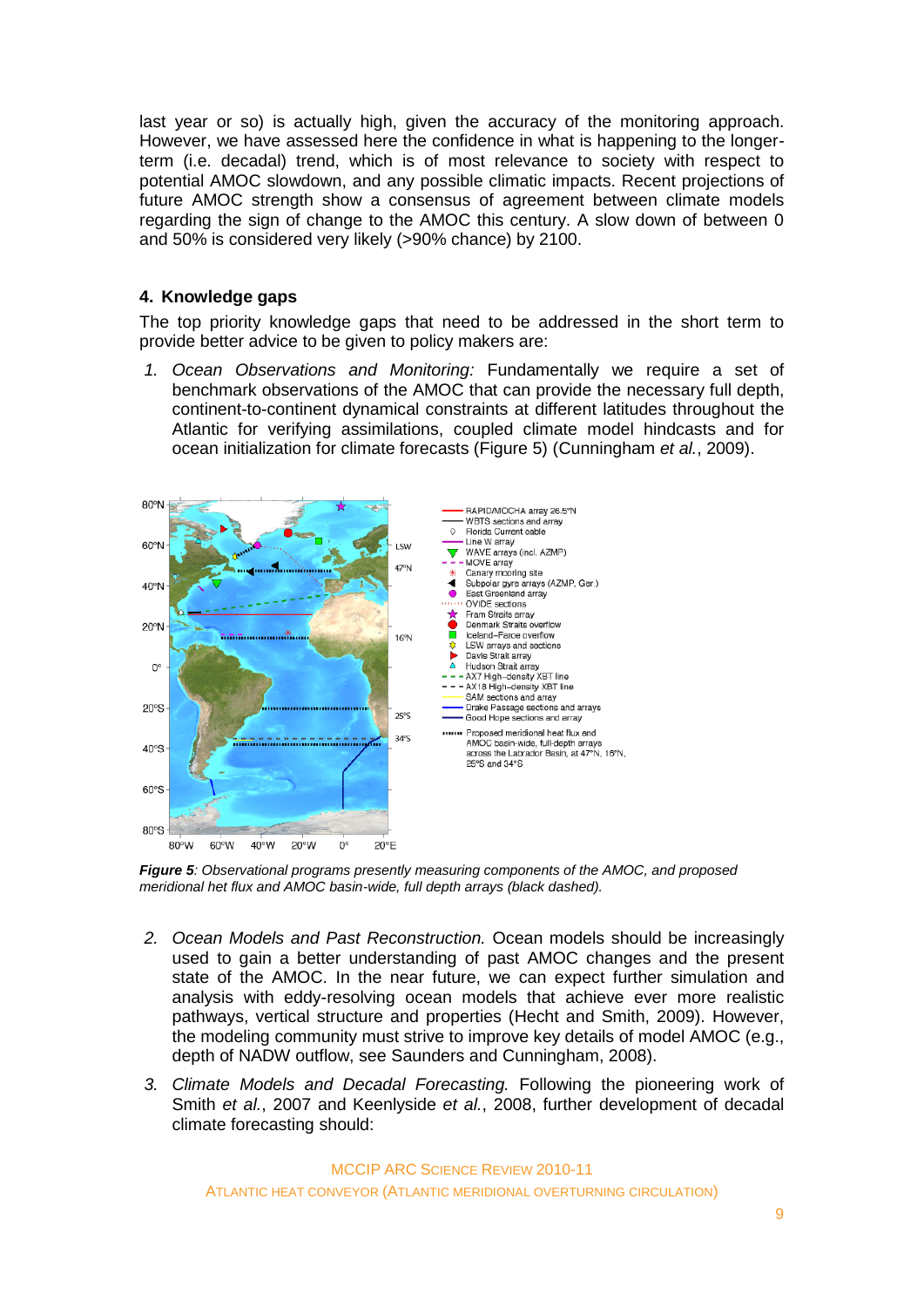- place more emphasis on the issue of initializing the AMOC state appropriately
- be underpinned by continuing research on decadal predictability of the AMOC
- address different assimilation strategies  $\bullet$

## **5. Socio-economic impacts**

Given that almost all climate model projections of future climate incorporate the most probable change to the AMOC this century, i.e. a partial slow down, the majority of socio-economic impacts to the UK and Europe are already summarised through the analysis of changes to primary climatic conditions (i.e. air temperature, precipitation patterns, sea level rise, all of which contain some AMOC-related signal within the broader, and larger, greenhouse gas response).

A broad body of work, however, has addressed impacts relating to the lowerprobability, higher-impact, risk of a complete shutdown, some of which attempts to isolate socio-economic consequences.

Initial work in this field, e.g. Higgins and Vellinga (2003), investigated impacts of an AMOC-absent climate system relative to a pre-industrial climate, meaning that any confounding effects on impacts via greenhouse gas warming were unaccounted for. More recently, coupled climate, vegetation and ecosystem modelling experiments have been performed whereby the earth system is allowed to evolve under greenhouse gas emission scenarios, followed by large AMOC perturbation. This approach enables the quantification of AMOC shutdown impacts against the more realistic setting of an unperturbed global warming (called "amoc\_ghg"), rather than the pre-industrial climate.

An analysis of the climatic impacts in an amoc\_ghg situation using the UK Hadley Centre coupled climate model is given in Vellinga and Wood (2007). A similar experiment, using a different climate model, is summarised by Kuhlbrodt *et al.*, (2009) and is extended to include marine and terrestrial ecosystem model responses. In their experiment, Kuhlbrodt *et al.* (2009) allow IPCC greenhouse gas emission scenarios to progress and then reduce, assuming co-ordinated political intervention on emissions during the 22<sup>nd</sup> century. In one simulation an added perturbation of gradual fresh-water addition is introduced, resulting in an AMOC collapse part way through the 22nd century: a comparison of the responses in this simulation with the others allows isolation of the additional impacts relating to the AMOC. The key results, likely to be of socio-economic importance, from this study are summarised here:

- **Sea-level Rise:** An additional sea level rise of ~80cm around European coasts is evident in the AMOC-collapse simulation by 2150. By the end of the  $21<sup>st</sup>$  century, the additional AMOC-related sea level rise is 50cm. If this is superimposed upon an approximate estimate of a 'regular' greenhouse gas sea level rise for the same period, ~50cm, the additional financial requirement for European land protection and population relocation would be US\$670 million per year, using calculations based on Stern (2007). The sign and magnitude of these sea-level rises are comparable with other investigations into the response of North Atlantic sea level to abrupt changes in the AMOC (e.g. Vellinga and Wood, 2007; Levermann et al., 2005).
- **Crops:** In all simulations, including the AMOC-collapse scenario, the total area suitable for crop production in Europe increases, despite stresses introduced relating to water shortage. This response can be related to the dominance of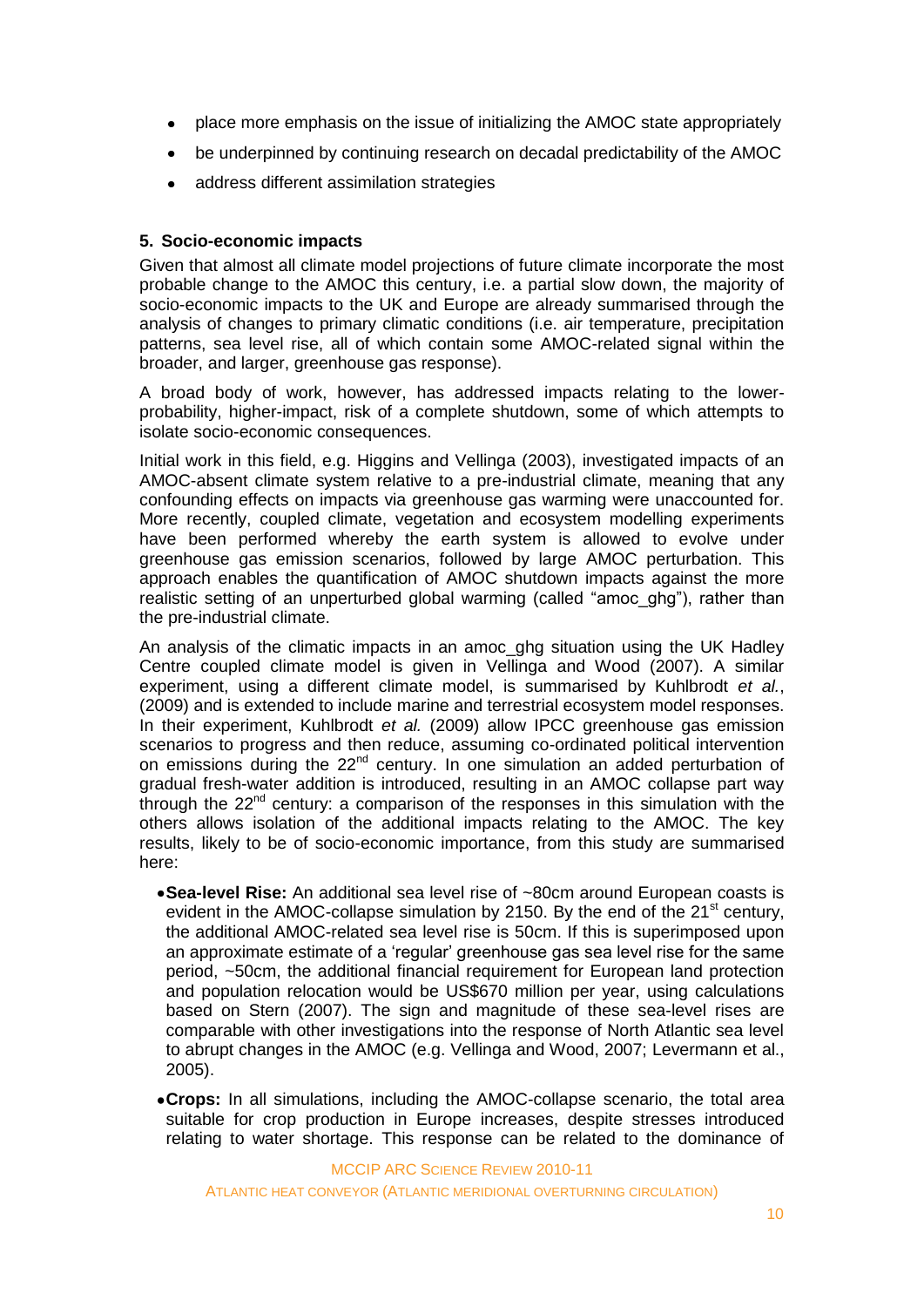carbon fertilisation as the primary forcing agent for crop efficiency and yield, for the region as an average: by 2150, European annual cereal production, estimated by the vegetation model coupled to the climate model, approximately doubles, even when the AMOC collapses.

- **Marine Net Primary Production (NPP):** By 2150 North Atlantic NPP is seen to markedly decrease in the 'regular' greenhouse gas simulation by around 70% compared with 1990 levels. The response in the AMOC-collapse scenario is similar, but the magnitude of the decrease is only slightly larger, despite the absence of the AMOC. The similarity in responses is related to the reduced tendency for mixing in the upper ocean and the associated depletion of nutrients towards the surface; the larger decrease in NPP for the AMOC-collapse scenario seems related to a reduction in north-eastward nutrient transport through the Faroe-Shetland region associated with a retarded North Atlantic Current.
- **Fish:** The application of high-resolution regional ocean ecosystem modules in this study, simulating cod larvae and juvenile survival rates in the prime spawning area north of Norway, demonstrated that a 35% reduction in the AMOC led to a widespread decrease in cod distribution, compared to the present day. The decrease is thought to be related to local ocean circulation changes, resulting in the advection of cod juveniles and larvae into regions where they are unable to survive. Parameterizing this effect under global warming scenarios shows that whilst in a 'regular' greenhouse warming scenario, with a partial AMOC slow down, cod harvesting remains largely unchanged (due to successful recruitment of new generations), an AMOC collapse super-imposed on this scenario leads to marked reductions in cod harvest as the North Atlantic population diminishes.

Further important socio-economic exposures related to the AMOC do exist which are not addressed in Kuhlbrodt *et al.*, (2009). One prominent such impact is change to energy demand and consumption. With respect to Western Europe, patterns of temperature change under an AMOC collapse within a simulated greenhousewarming world, suggest that summer temperatures may remain warmer than preindustrial conditions, although the magnitude of warming is reduced. During winter, however, an AMOC collapse may be sufficient to cool Western Europe below the pre-industrial reference temperature. Vellinga and Wood (2007) demonstrate in one such climate model experiment that the mean winter Central England Temperature in 2049-2059 after a hypothetical AMOC collapse embedded within an IS92a warming scenario is approximately  $3^{\circ}$ C,  $1^{\circ}$ C colder than pre-industrial conditions. Further analysis of this scenario also revealed a tripling of the frost season. Such impacts would almost certainly influence energy demands, although as of yet no quantitative assessment has been undertaken.

Robust investigations of what impacts would likely be felt by the UK marine environment *per se* in the event of abrupt changes to the AMOC are presently lacking in the literature and at best would be speculative given presently-published information. This can be attributed to the relative recentness with which feasible coupled ocean-atmosphere computer experiments can be performed having the necessary geographical resolutions and, perhaps more so, to the immediacy of funding investigations, first, into potential impacts with respect to regional atmospheric and terrestrial climate with their first-order effects upon human population. We hope that as technological resources and funding opportunities develop further this important knowledge deficit can be addressed by the scientific community.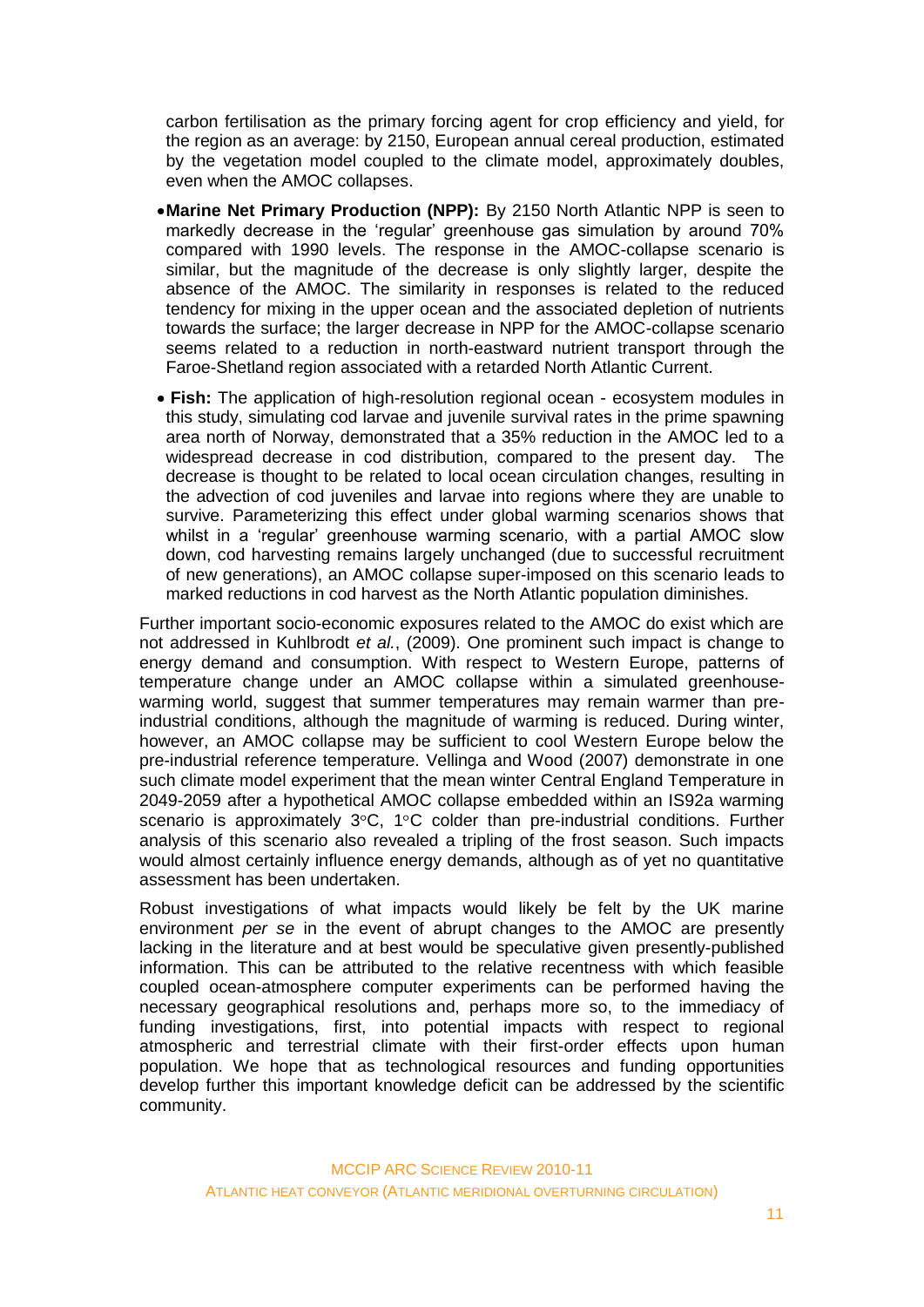#### **6. References**

- Bacon, S., and P. M. Saunders (2009), The Deep Western Boundary Current at Cape Farewell: Results from a moored current meter array, *J. Phys. Oceanog.*, *accepted*.
- Baehr, J., *et al.* (2009), Observed and simulated estimates of the meridional overturning circulation at 26.5°N in the Atlantic, *Ocean Science*, *submitted*.
- Baehr, J., *et al.* (2007), Detecting potential changes in the meridional overturning circulation at 26°N in the Atlantic, *Climatic Change*, doi: 10.1007/s10584-10006-19153-z.
- Balmasada, M. A., *et al.* (2007), Historical reconstruction of the Atlantic meridional overturning circulation from the ECMWF operational ocean reanalysis, *Geophys. Res. Letters*, **34**, doi: 10.1029/2007GL031745.
- Biastoch, A., *et al.* (2008), Causes of interannual-decadal variability in the meridional overturning circulation of the midlatitude North Atlantic Ocean, *J. Clim.*, **21**, 6599–6615
- Broecker, W. S., and G. H. Denton (1989), The role of ocean-atmosphere reorganizations in glacial cycles, *Geochim Cosmochim Acta*, **53**, 2465-2501.
- Bryden, H. L., and S. Imawaki (2001), Ocean Heat Transport, in *Ocean Circulation & Climate: Observing and Modelling the Global Ocean*, edited by G. Siedler, *et al.*, p. 715, Academic Press, San Diego, San Francisco, New York, Boston, London, Sydney, Tokyo.
- Bryden, H. L., *et al.* (2005), Slowing of the Atlantic Meridional Overturning Circulation at 26.5°N, *Nature*, **438**, 655-657.
- Cunningham, S. A., *et al.* (2009), The present and future system for measuring the Atlantic Meridional overturning circulation and heat transport, paper presented at OceanObs'09. Ocean information for society: sustaining the benefits, realizing the potential, Venice, Italy, 21-25 September 2009.
- Cunningham, S. A., *et al.* (2007), Temporal variability of the Atlantic Meridional Overturning Circulation at 26.5°N, *Science*, **317**, 935-938.
- Curry, R. G., *et al.* (1998), Oceanic transport of subpolar climate signals to mid-depth subtropical waters, *Nature*, **391**, 575-577.
- Delworth, T. L., *et al.* (1993), Interdecadal variations of the thermohaline circulation in a coupled ocean-atmosphere model, *J. Clim.*, **6**, 1993-2011.
- Dong, S. *et al.* (2009), Interannual variations in the Atlantic meridional overturning circulation and its relationship with the net northward heat transport in the South Atlantic, *Geophys. Res. Letters*, **36**, doi:10.1029/2009GL039356.
- Ganachaud, A. (2003), Error budget of inverse box models: The North Atlantic, *J. Atmos. Ocean. Tech.*, **20**, 1641-1655.
- Gregory, J. M., and others. (2005), A model intercomparison of changes in the Atlantic thermohaline circulation in response to increasing atmospheric CO2 concentration, *Geophys. Res. Letters*, **32**, doi:10.1029/2005GL023209.
- Griffies, S. M., and K. Bryan (1997), Predictability of North Atlantic multidecadal climate variability, *Science*, **275**, DOI: 10.1126/science.1275.5297.1181.
- Grist, J. P., *et al.* (2009), On the relationship between the North Atlantic Meridional OVerturning Circulation and the surface-force overturning stream function, *J. Clim.*, *in press*.
- Hecht, M. W., and R. D. Smith (2009), Towards a Physical Understanding of the North Atlantic, in *Ocean Modeling in an Eddying Regime*, edited by Hecht and Hasumi, American Geophysical Union, Geophysical Monograph Series.
- Hetzinger, S. (2008) Caribbean coral tracks Atlantic Multidecadal Oscillation and past hurricane activity, *Geology*, **36**, 11-14.
- Higgins, P.A. and Vellinga, M. (2004), Ecosystem responses to abrupt climate change: teleconnections, scale and the hydrological cycle. *Clim. Change,* **64***, 127-142.*
- Holliday, N. P., *et al.* (2008), Reversal of the 1960s to 1990s freshening trend in the northeast Atlantic and Nordic Seas, *Geophys. Res. Letters*, **35**, doi:10.1029/2007GL032675.

MCCIP ARC SCIENCE REVIEW 2010-11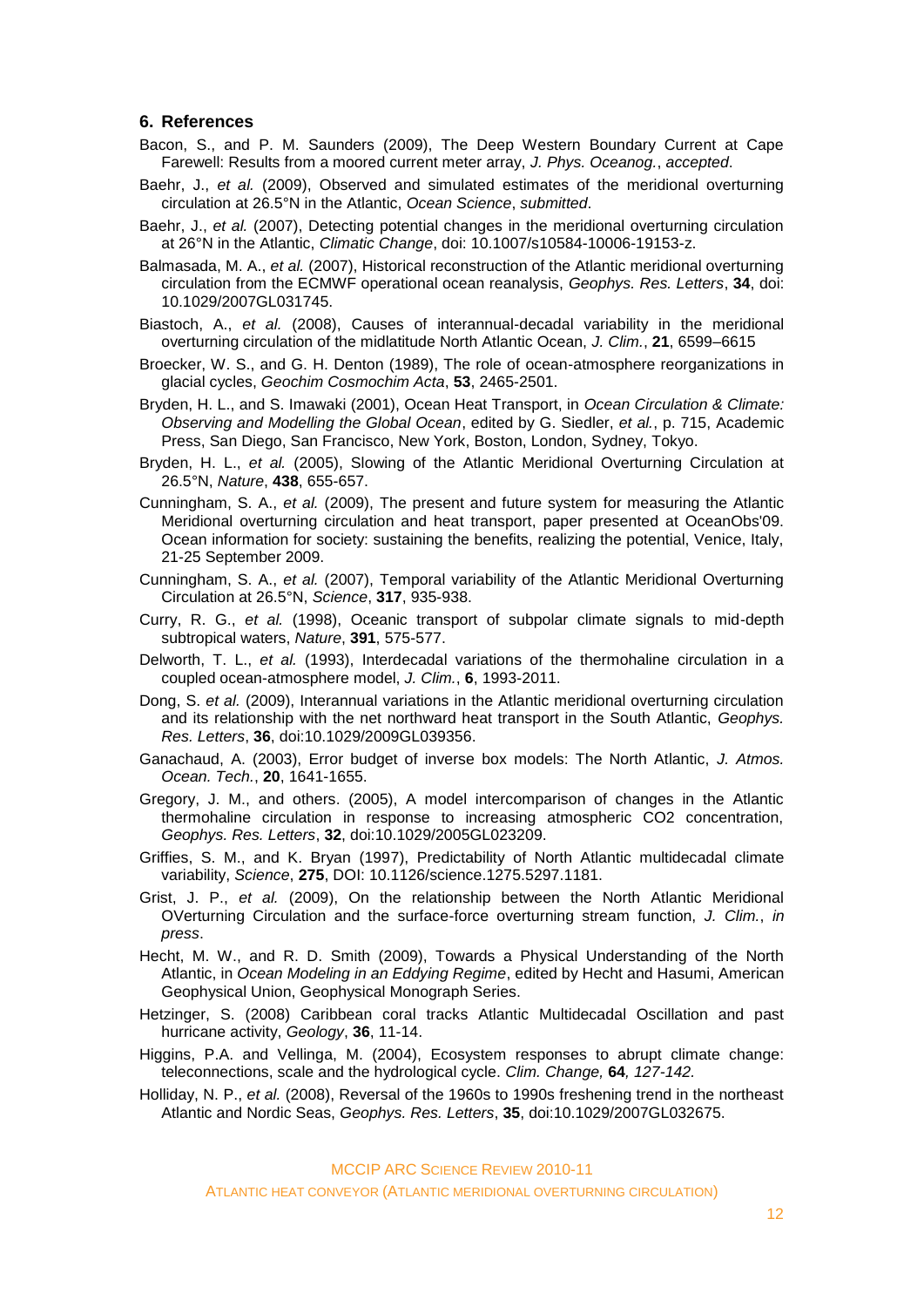- IPCC (Ed.) (2007), *IPCC, 2007: Climate Change 2007: The Physical Science Basis. Contribution of Working Group I to the Fourth Assessment Report of the Intergovernmental Panel on Climate Change*, 996 pp., Cambridge University Press, Cambridge, United Kingdom and New York, NY, USA.
- Josey, S. A., *et al.* (2009), Estimates of meridional overturning circulation variability in the North Atlantic from surface density flux fields., *J. Geophys. Res. (Oceans)*, *in press*.
- Kanzow, T., *et al.* (2007), Flow compensation associated with the MOC at 26.5°N in the Atlantic, *Science*, **317**, 938-941.
- Keenlyside, N. S., *et al.* (2008), Advancing decadal-scale climate prediction in the North Atlantic sector, *Nature*, **453**, 84-88.
- Knight, J. R. (2005), A signature of persistent naturnal thermohalin circulation cycles in observed climate, *Geophys. Res. Letters*, **32**.
- Köhl, A., and D. Stammer (2007), Variability of the meridional overturning in the North Atlantic from the 50 years GECCO state estimation, 38 pp, Institut fur Meereskunde, Universitat Hamburg, Hamburg.
- Kuhlbrodt, T., *et al.* (2009), An integrated assessment of changes in the thermohaline circulation, *Climatic Change, 96 (4), 489-537,* doi: 10.1007/s10584-009-9561-y.
- Latif, M., *et al.* (2006a), Is the thermohaline circulation changing?, *J. Clim.*, **19**, 4631-4637.
- Latif, M., *et al.* (2006b), A review of predictability studis of Atlantic sector climate on decadal time scales, *J. Clim.*, **19**, 5971-5987.
- Latif, M., *et al.* (2004), Reconstructing, monitoring and predicting multidecadal-scale changes in the North Atlantic thermohaline circulation with sea surface temperature, *J. Clim.*, **17**, 1605-1614.
- Levermann, A., A. Griesel, M. Hofmann, M. Montoya and S. Rahmstorf (2005) Dynamic sea level changes following changes in the thermohaline circulation. *[Climate Dynamics](http://www.springerlink.com/content/100405/?p=2d250b5020db4b469806dba7486f0128&pi=0)*, **24**, 347-354
- Lherminier, P., *et al.* (2007), Transports across the 2002 Greenland-Portugal Ovide section and comparison with 1997, *J. Geophys. Res.*, **112**, doi: 10.1029/2006JC003716.
- Longworth, H. R. (2007), Constraining Variability of the Atlantic Meridional Overturning Circulation at 25°N from Historical Observations, 1980 to 2005, 198 pp, University of Southampton, Southampton.
- Lumpkin, R., *et al.* (2008), Global Ocean Meridional Overturning, *J. Phys. Oceanog.*, **38**, DOI: 10.1175/2007JPO3636.1171.
- Marsh, R., *et al.* (2009), Recent changes in the North Atlantic circulation simulated with eddypermitting and eddy-resolving ocean models, *Ocean Modelling*, *in press*.
- Marsh, R., *et al.* (2008), Mechanisms for recent warming of the North Atlantic: Insights gained with an eddy-permitting model, *J. Geophys. Res.*, **114**, doi:10.1029/2007JC004096.
- Marsh, R., *et al.* (2005), Water mass transformation in the North Atlantic over 1985-2002 simulated in an eddy-permitting model., *Ocean Science*, **1***(2)*, SRef-ID: 1812- 0792/os/2005-1811-1127.
- Olsen, S. M., *et al.* (2008), Observed and modelled stability of overflow across the Greenland-Scotland ridge, *Nature*, **455**, 519-523.
- Peterson, B. J., *et al.* (2006), Trajectory Shifts in the Arctic and Subarctic Freshwater Cycle, *Scence*, **313**, doi:10.1126/science.1122593.
- Saunders, P. M., and S. A. Cunningham (2008), Mean Meridional Overturning in the North Atlantic at 24-26°N: Observations and Models. A comment on Wunsch and Heimbach (2006). *J. Phys. Oceanog.*, **38**, 2104-2107.
- Schmittner, A. (2005), Decline of the marine ecosystem caused by a reduction in the Atlantic overturning circulation, *Scence*, **343**, 628-633.
- Schott, F. A., *et al.* (2006), Variability of the Deep Western Boundary Current east of the Grand Banks, *Geophys. Res. Letters*, **33**, doi:10.1029//2006GL026563.

MCCIP ARC SCIENCE REVIEW 2010-11